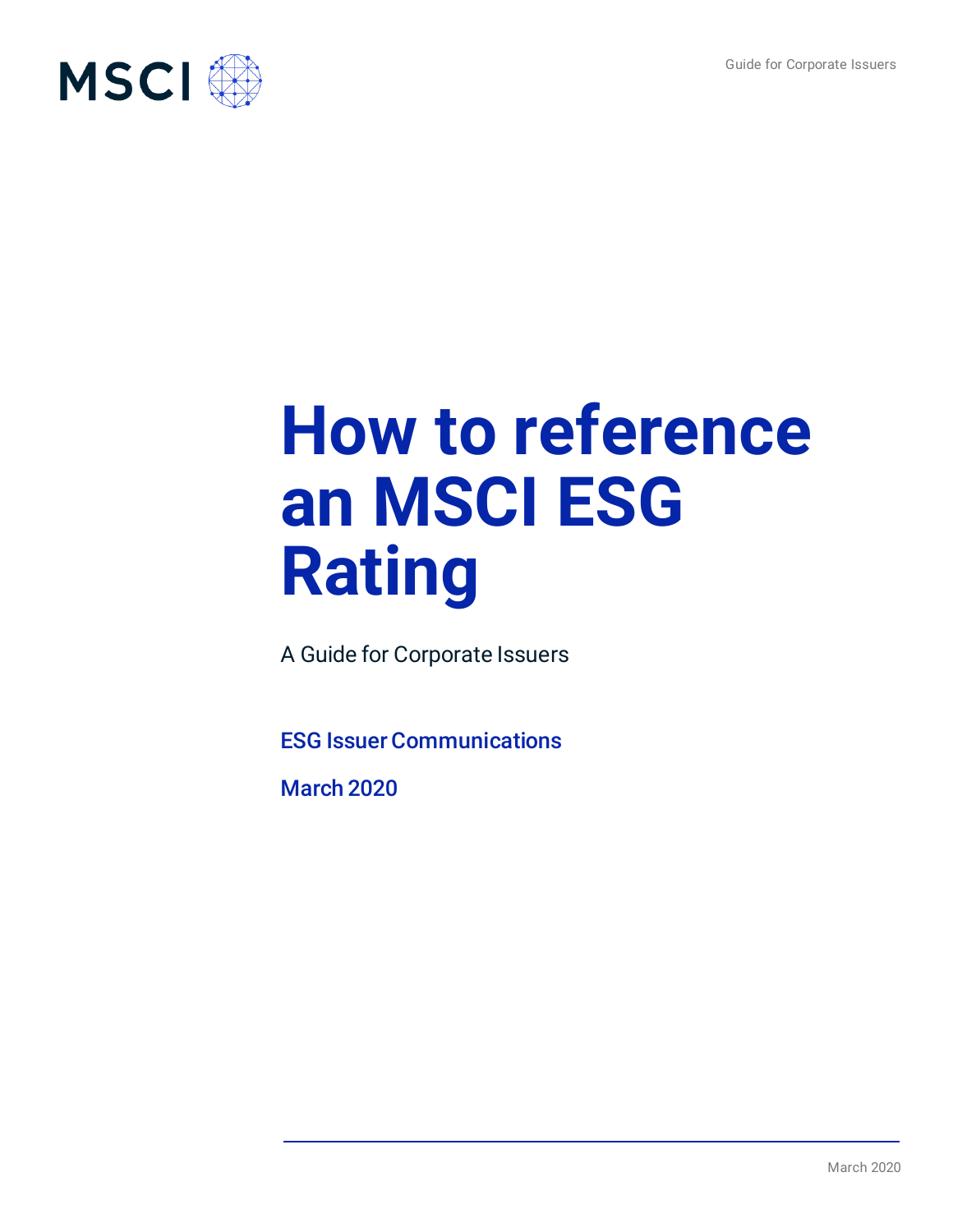

| <b>Contents</b> Purpose |                                 |   |
|-------------------------|---------------------------------|---|
|                         | Scope                           | 3 |
|                         | How to reference the ESG Rating | 3 |
|                         | More Information                | 5 |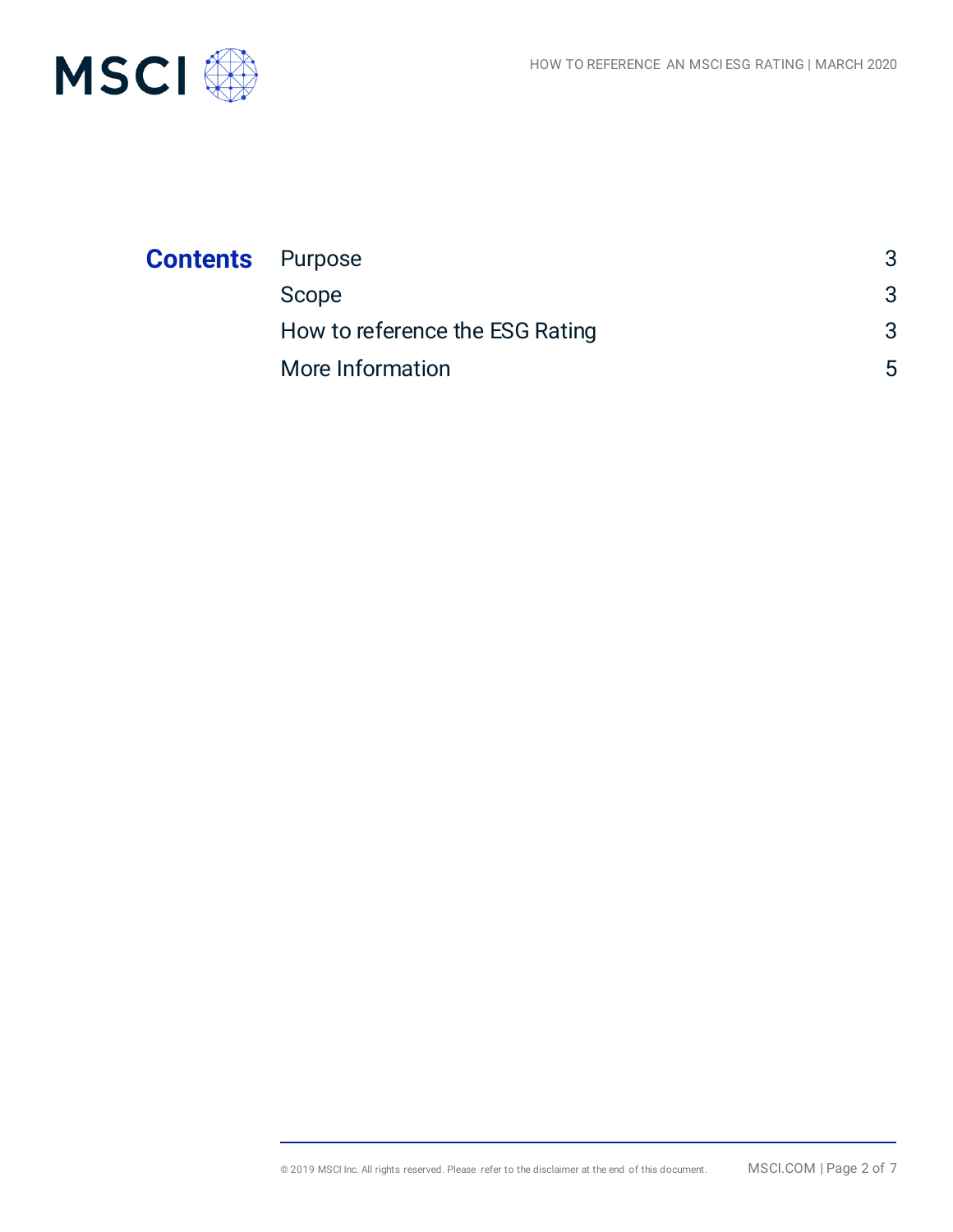

## **Purpose**

MSCI ESG Research LLC periodically receives requests from issuers that we rate, to reference MSCI ESG Research – specifically, the **MSCI ESG Rating** – in public materials or on your company website. This guide outlines MSCI ESG Research's preferred reference parameters.

Please note that MSCI ESG Research LLC is a registered investment advisor. Permission to reference the MSCI ESG Rating in company materials does **not** constitute a sponsorship, endorsement or promotion of the referencing company.

## **Scope**

This guide covers reference to MSCI ESG Ratings only. It does not include any other MSCI product, including the MSCI ESG Indexes, which are developed and constructed by the MSCI Index team. Companies that wish to reference any MSCI ESG Index should direct their queries to the MSCI Index team at *clientservice@msci.com*.

At this time, MSCI ESG Research will not approve or comment on any specific company press releases regarding the ESG Rating or MSCI ESG Research.

## **How to reference the ESG Rating**

Companies may reference their MSCI ESG Rating in the following way:

*"In [YEAR], [COMPANY] received a rating of [RATING] (on a scale of AAA-CCC) in the MSCI ESG Ratings assessment."*

*Or*

## *"As of [YEAR], [COMPANY] received an MSCI ESG Rating of [LETTER RATING]."*

MSCI ESG Research will make available MSCI ESG Ratings badges across the scale of AAA to CCC for all corporate issuers that we rate. A sample of the ratings badge is included below.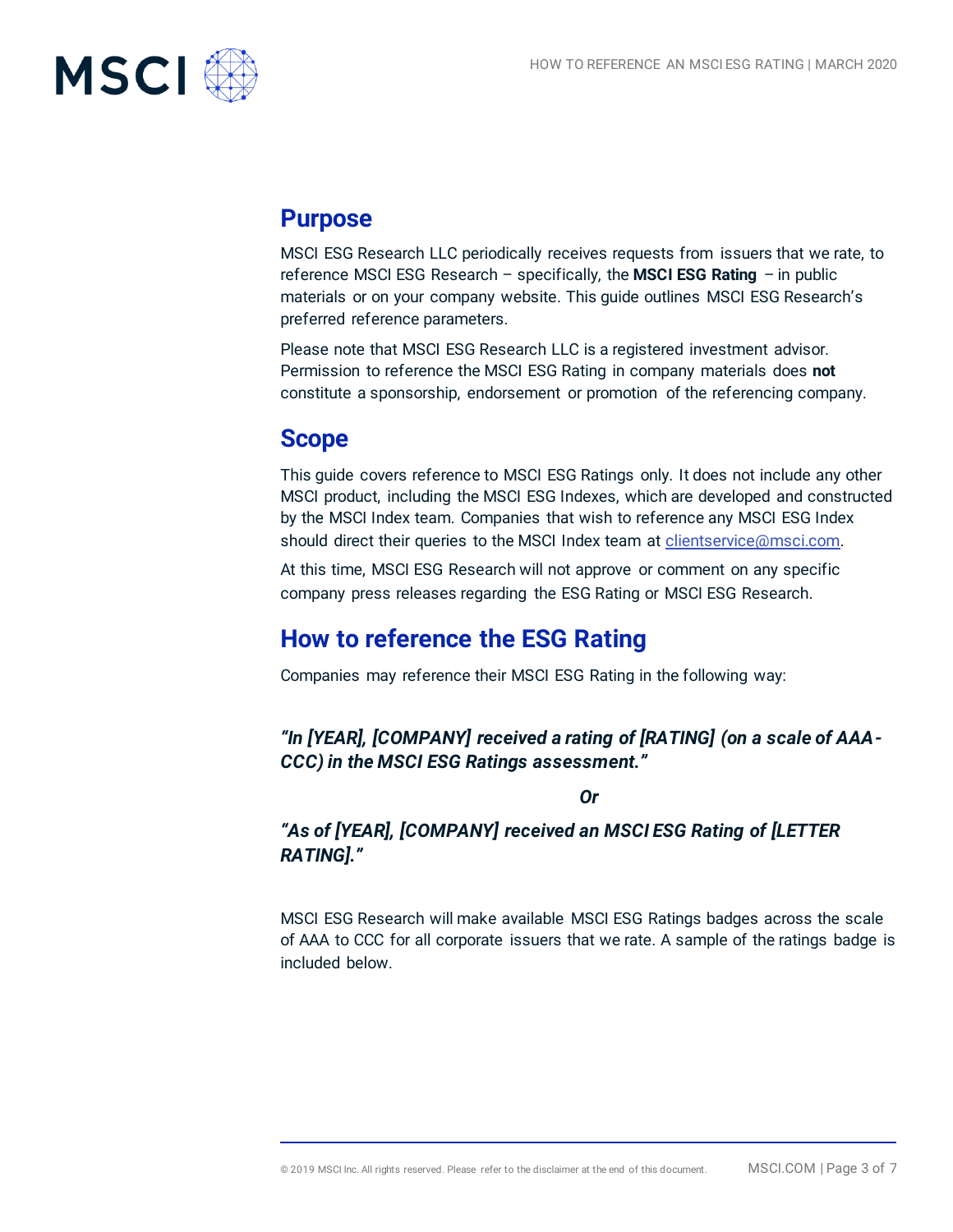











*Produced by MSCI ESG Research as of (date) (year).*

Companies may request these badges online by completing a form and accepting the terms and conditions [here.](https://info.msci.com/l/36252/2019-07-30/ttl7bb)

Once the request and terms acceptance has been submitted, a representative of the ESG Issuer Communications team will reach out to you with the relevant badge.

Please allow 3-5 business days for this request to be fulfilled. A disclaimer statement (as outlined in the terms and conditions) will be required to accompany the badge. **The disclaimer statement or link to the disclaimer statement must be present on the same page where the badge is visible.** 

**NOTE: Corporate issuers are not permitted to link or publish any part of the MSCI ESG Research reports.** 

If the company wishes to provide a **description of the MSCI ESG Ratings assessment,** we recommend the following statement:

*MSCI ESG Research provides MSCI ESG Ratings on global public and a few private companies on a scale of AAA (leader) to CCC (laggard), according to exposure to industry-specific ESG risks and the ability to manage those risks relative to peers. Learn more about [MSCI ESG ratings here.](https://www.msci.com/documents/1296102/1636401/MSCI+ESG+Rating+Brochure-V3.pdf/f2b4a27a-58f5-42c7-880b-cf8201039eaa)*

If the company wishes to also include **a description of MSCI ESG Research**, we recommend the following statement:

*MSCI ESG Research provides in-depth research, ratings and analysis of the environmental, social and governance-related business practices of thousands of companies worldwide. Our research is designed to provide critical insights that can help institutional investors identify risks and opportunities that traditional investment research may overlook. The MSCI ESG Ratings are also used in the construction of the MSCI ESG Indexes, produced by MSCI, Inc. For more information, [click here.](https://www.msci.com/esg-investing)*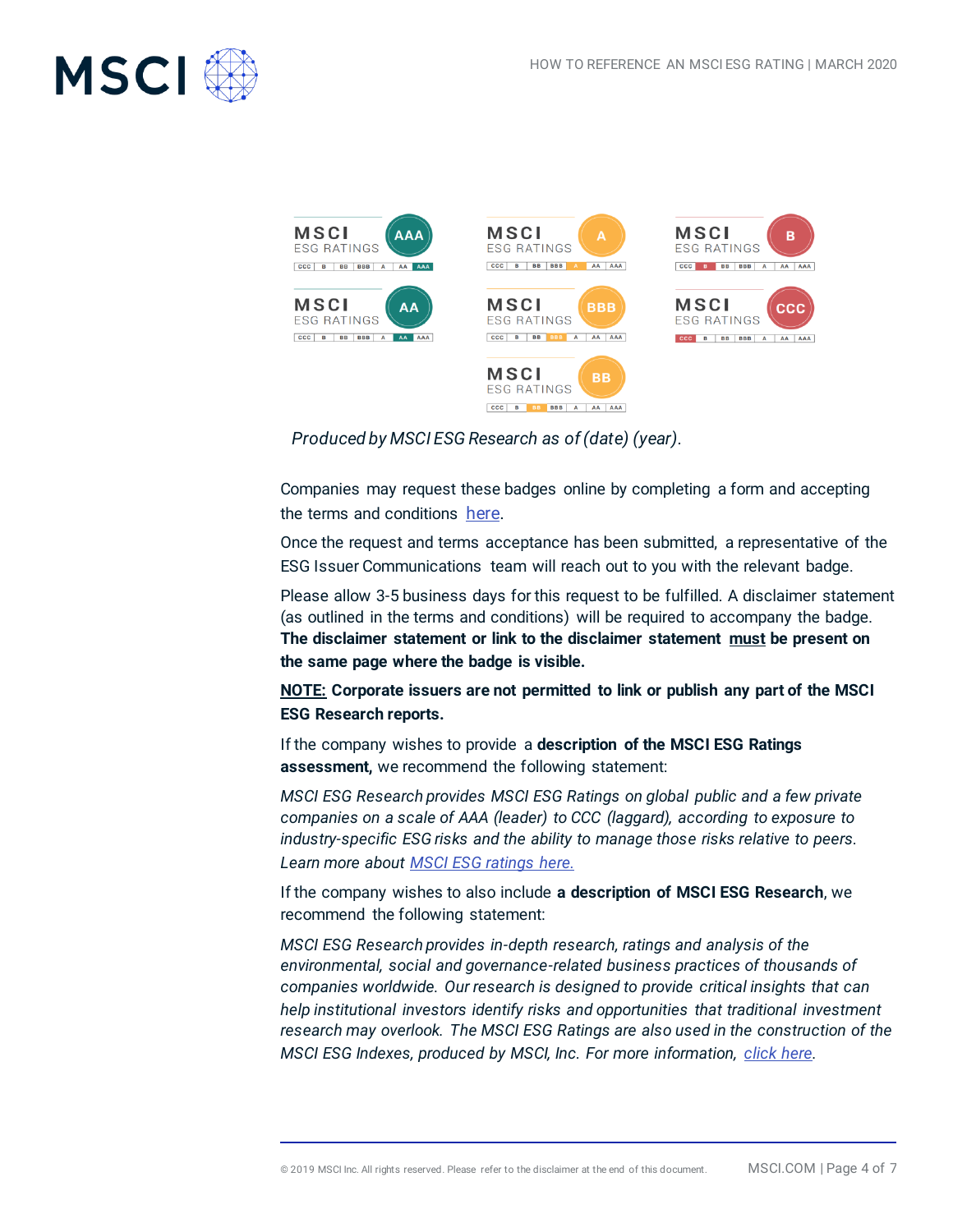

# **More information**

For more information and resources for corporate issuers, please visit our dedicated [webpage for companies.](https://www.msci.com/for-corporate-issuers)

All questions from corporate issuers can be sent using the "Ask us" functionality on the **Issuer Communications** Portal. In case you face any issues while registering on the Portal, access the *user quide here.* 

Alternatively, you may also reach us with any queries via the ESG Issuer Communications team at [esgissuercomm@msci.com.](mailto:esgissuercomm@msci.com)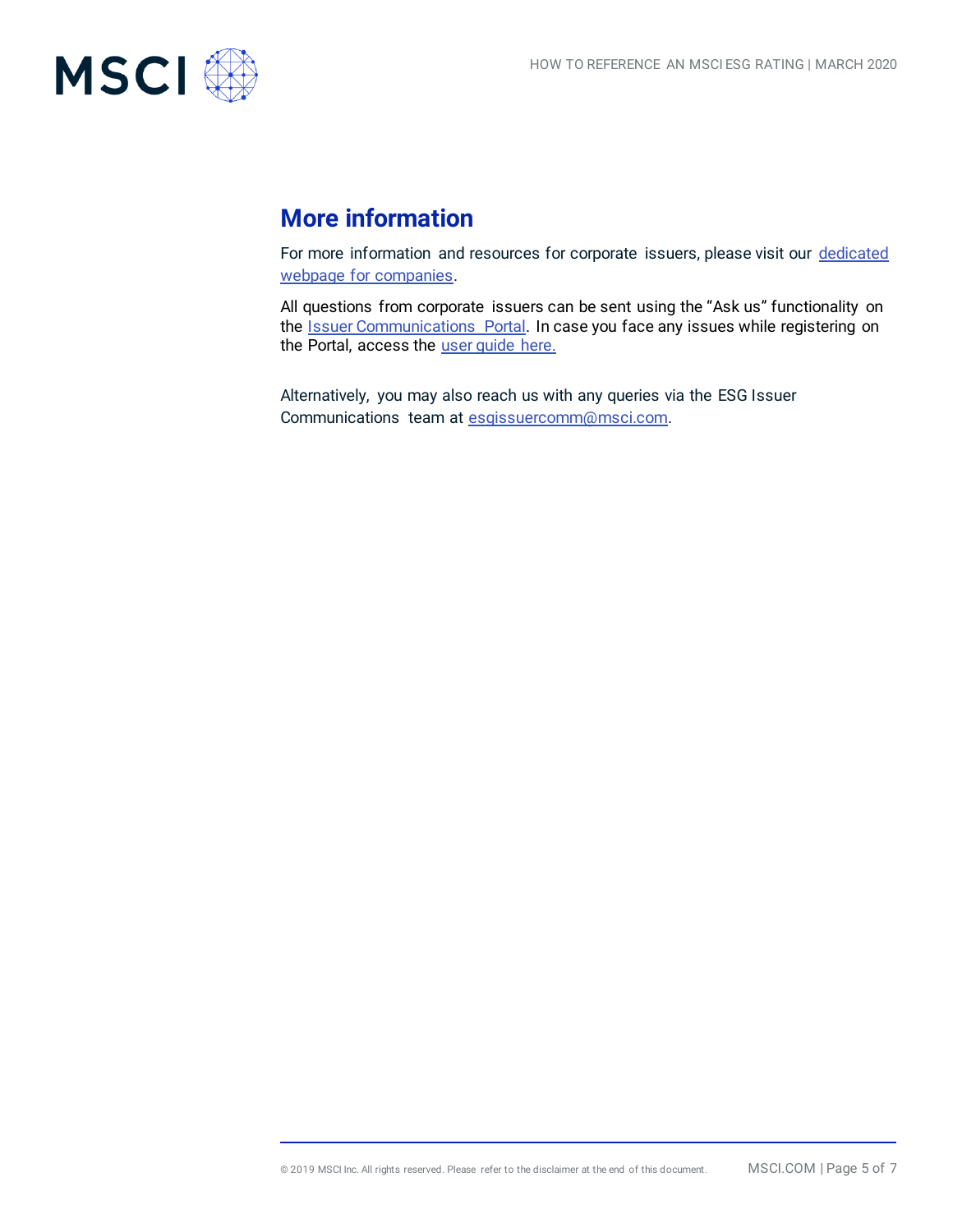

## **Contact us**

#### AMERICAS

| clientservice@msci.com |  |
|------------------------|--|
|                        |  |
|                        |  |

| Americas      | 1888 588 4567 *   |
|---------------|-------------------|
|               |                   |
| Atlanta       | + 1 404 551 3212  |
| <b>Boston</b> | + 1 617 532 0920  |
| Chicago       | + 1 312 675 0545  |
| Monterrey     | + 52 81 1253 4020 |
| New York      | + 1 212 804 3901  |
| San Francisco | + 1 415 836 8800  |
| São Paulo     | + 55 11 3706 1360 |
| Toronto       | + 1 416 628 1007  |

#### EUROPE, MIDDLE EAST & AFRICA

| Cape Town | + 27 21 673 0100  |
|-----------|-------------------|
| Frankfurt | +49 69 133 859 00 |
| Geneva    | +41 22 817 9777   |
| London    | + 44 20 7618 2222 |
| Milan     | + 39 02 5849 0415 |
| Paris     | 0800 91 59 17 *   |

#### ABOUT MSCI

MSCI is a leading provider of critical decision support tools and services for the global investment community. With over 45 years of expertise in research, data and technology, we power better investment decisions by enabling clients to understand and analyze key drivers of risk and return and confidently build more effective portfolios. We create industry-leading research-enhanced solutions that clients use to gain insight into and improve transparency across the investment process.

To learn more, please visit www.msci.com.

## ASIA PACIFIC

| China North | 10800 852 1032 *      |
|-------------|-----------------------|
| China South | 10800 152 1032 *      |
| Hong Kong   | + 852 2844 9333       |
| Mumbai      | + 91 22 6784 9160     |
| Seoul       | 00798 8521 3392 *     |
| Singapore   | 800 852 3749 *        |
| Sydney      | + 61 2 9033 9333      |
| Taipei      | 008 0112 7513 *       |
| Thailand    | 0018 0015 6207 7181 * |
| Tokyo       | + 81 3 5290 1555      |

 $* =$  toll free